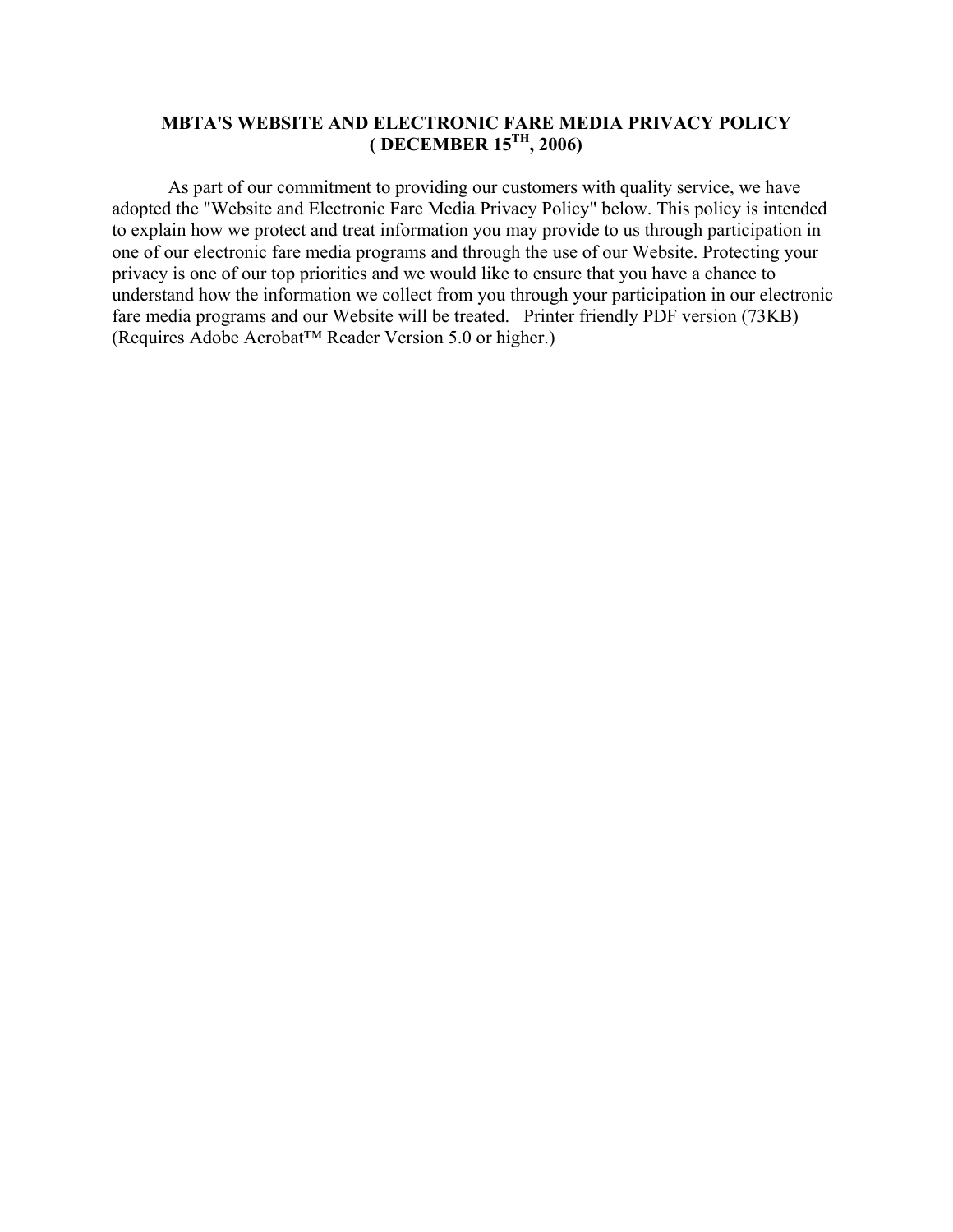# **TABLE OF CONTENTS**

| 1.               |                                                                   |                                                                          |  |  |
|------------------|-------------------------------------------------------------------|--------------------------------------------------------------------------|--|--|
| 2.               |                                                                   | The Connection between Information We Ask For And Our Services 1         |  |  |
| 3.               |                                                                   |                                                                          |  |  |
| $\overline{4}$ . |                                                                   |                                                                          |  |  |
|                  | 4.1.                                                              |                                                                          |  |  |
|                  | 4.2.                                                              |                                                                          |  |  |
|                  | 4.3.                                                              |                                                                          |  |  |
|                  | 4.4.                                                              |                                                                          |  |  |
|                  | 4.5.                                                              |                                                                          |  |  |
|                  | 4.6.                                                              |                                                                          |  |  |
|                  | 4.7.                                                              |                                                                          |  |  |
|                  | 4.8.                                                              |                                                                          |  |  |
|                  | 4.9.                                                              |                                                                          |  |  |
|                  | 4.10.                                                             |                                                                          |  |  |
|                  | 4.11.                                                             |                                                                          |  |  |
|                  | 4.12.                                                             |                                                                          |  |  |
|                  | 4.13.                                                             |                                                                          |  |  |
|                  | 4.14.                                                             |                                                                          |  |  |
| 5.               |                                                                   | No Unrelated Third Party Is Given Access To Your Personally Identifiable |  |  |
| 6.               | How To Obtain Access To Information You Have Provided, And How To |                                                                          |  |  |
|                  | 6.1.                                                              |                                                                          |  |  |
|                  |                                                                   |                                                                          |  |  |
|                  | 6.3.                                                              |                                                                          |  |  |
| 7.               |                                                                   | Opt-In Right Concerning Certain Information, Products and Services7      |  |  |
| 8.               |                                                                   |                                                                          |  |  |
| 9.               |                                                                   |                                                                          |  |  |
|                  | 9.1.                                                              |                                                                          |  |  |
|                  | 9.2.                                                              |                                                                          |  |  |
|                  | 9.3.                                                              |                                                                          |  |  |
|                  | 9.4.                                                              |                                                                          |  |  |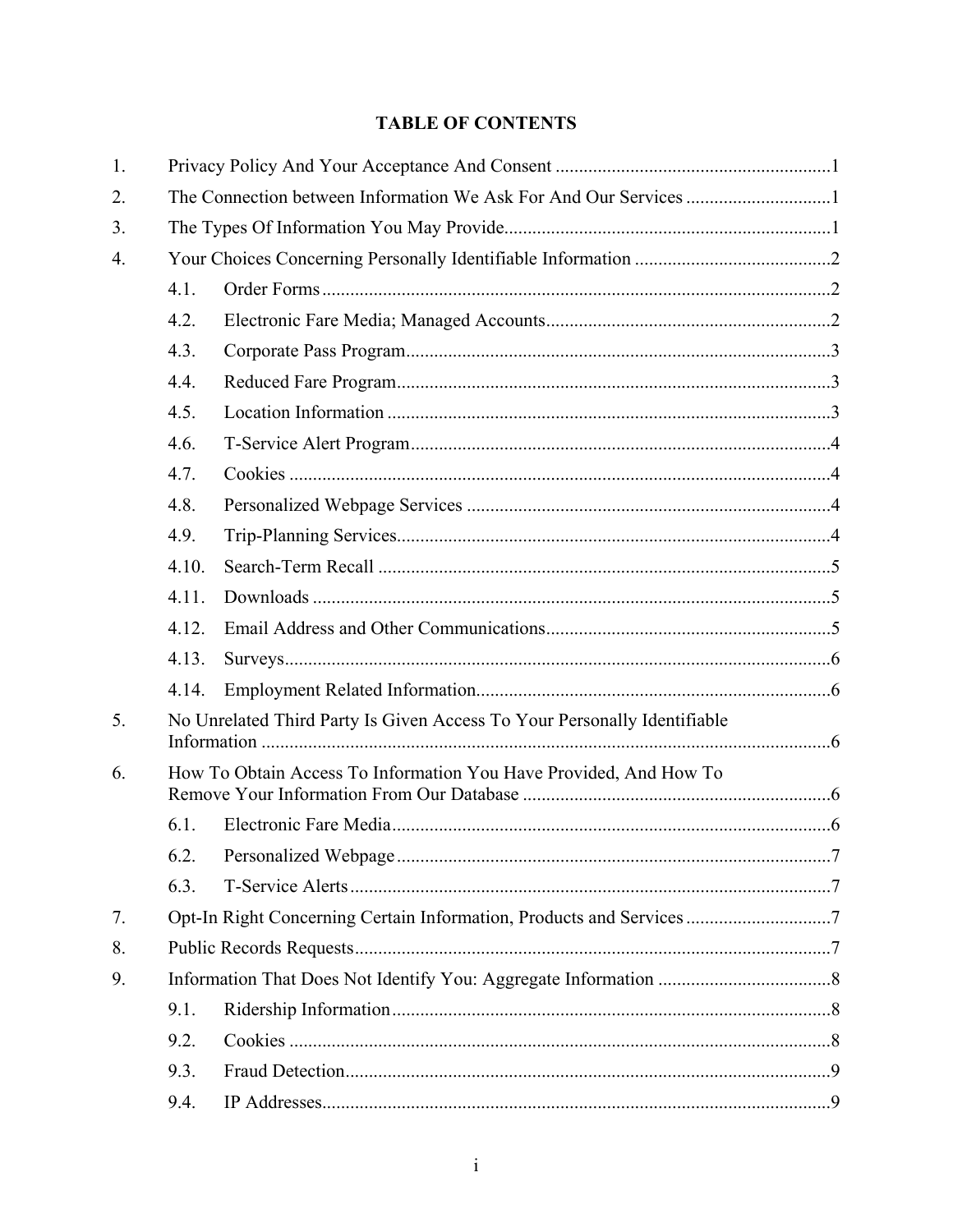|     | 9.5.                                                                    |  |  |  |
|-----|-------------------------------------------------------------------------|--|--|--|
| 10. | Any Information Linked With Your Personally Identifiable Information Is |  |  |  |
| 11. |                                                                         |  |  |  |
| 12. |                                                                         |  |  |  |
| 13. |                                                                         |  |  |  |
| 14. |                                                                         |  |  |  |
| 15. |                                                                         |  |  |  |
| 16. |                                                                         |  |  |  |
| 17. |                                                                         |  |  |  |
|     | 17.1.                                                                   |  |  |  |
|     | 17.2.                                                                   |  |  |  |
|     | 17.3.                                                                   |  |  |  |
|     | 17.4.                                                                   |  |  |  |
|     | 17.5.                                                                   |  |  |  |
|     | 17.6.                                                                   |  |  |  |
|     | 17.7.                                                                   |  |  |  |
|     | 17.8.                                                                   |  |  |  |
| 18. |                                                                         |  |  |  |
| 19. |                                                                         |  |  |  |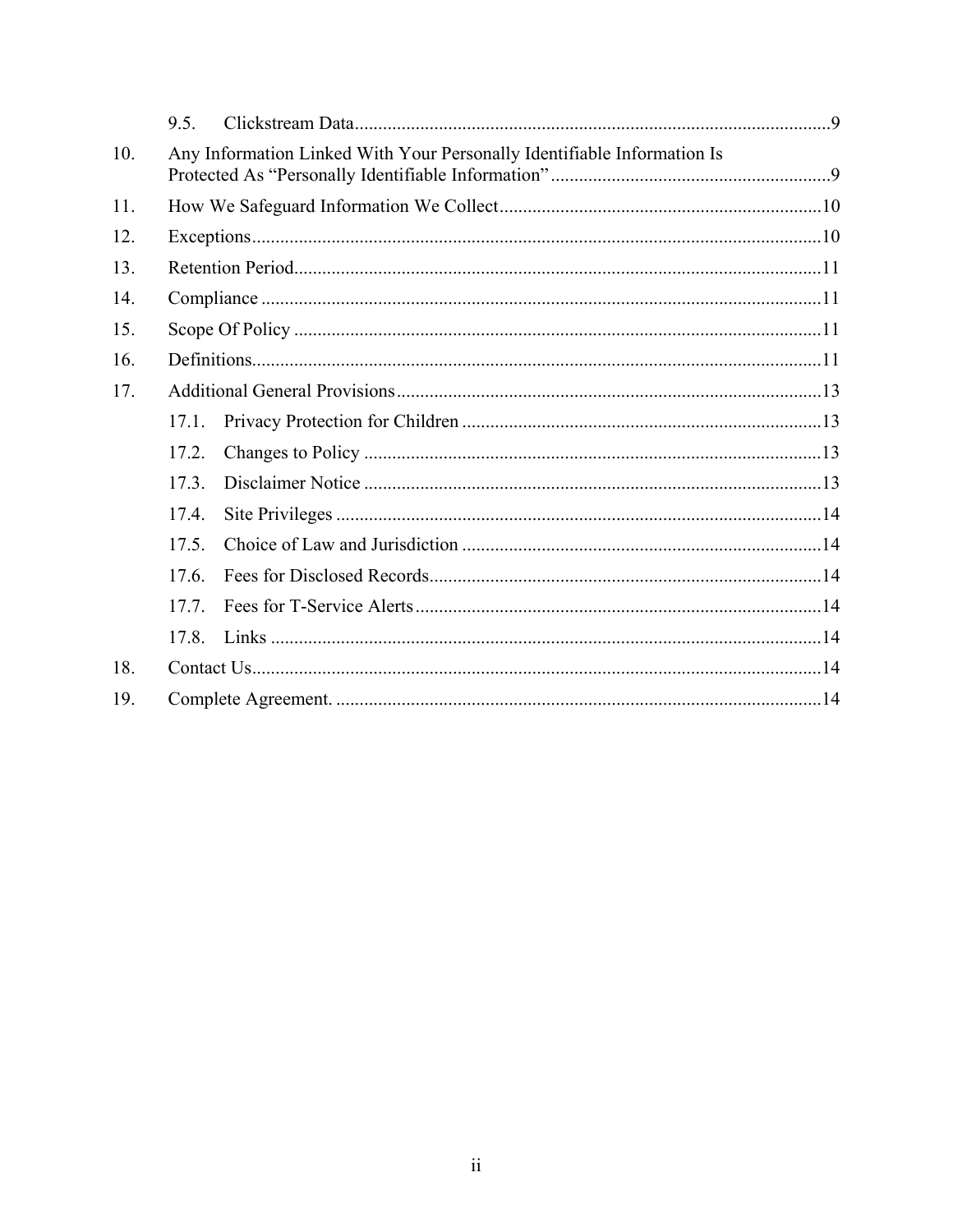#### **1. Privacy Policy And Your Acceptance And Consent**

Please read this Privacy Policy carefully; it constitutes the agreement between you and the MBTA regarding your providing, and our collection and use of, personal, financial and other information you may provide us (i) while using our Site, (ii) while enjoying the benefits of our Website Services, (iii) while signing up for our services or Electronic Fare Media Programs via the telephone, or (iv) while participating in our Electronic Fare Media Programs via this Website. This Privacy Policy only applies information transmitted through this Website. This Policy does not apply to information that you provide or the MBTA collects through means other than those discussed above, such as through traditional mailings or telephone calls.

By using our Website you consent to this Privacy Policy. In addition, when you choose to participate in an Electronic Fare Media Program or Website Services program that requires the use of personal information, we will further confirm you consent to this Policy, by asking you click an "I accept" button referring to this Policy.

#### **2. The Connection between Information We Ask For And Our Services**

We only ask for, and compile, personal information that is needed to provide you with the product or service that you seek from us. For Electronic Fare Media that provide a high level of functionality, we generally require a greater amount of information, and a broader scope of use for this information. In addition, participation in a Reduced Fare Program requires that you provide us with contact information and other personal information to demonstrate eligibility for the Program, and that you allow us broader abilities to use that information in order to run the Reduced Fare Program.

Participating in certain Website Services programs, such as the T-Service Alert program, also requires that you provide us with certain personal information.

If you are uncomfortable with providing the requested level of information, or with our use of this information for the particular purposes identified, you may simply decline to order that level of service or participate in that particular program. We offer Electronic Fare Media that do not require you to provide us with any personal information, although these Media provide you with no special services on our system, and do not allow you to participate in the Reduced Fare Program. Regardless, even if you choose not to provide us with personal information, you can still enjoy a wide range of features on our Website. You will not, however, be able to participate in those Website Services programs that rely on a level of personal information, such as the T-Service Alert Program, or our Personalized Webpage Service.

Please read on to learn more about this relationship between personalized services and your personal information, and about your ability to tailor the MBTA services you seek with your wishes regarding the use of your personal information.

#### **3. The Types Of Information You May Provide**

Information you may provide while visiting our Site or participating in an Electronic Fare Media Program falls into two broad categories: personally identifiable information and aggregate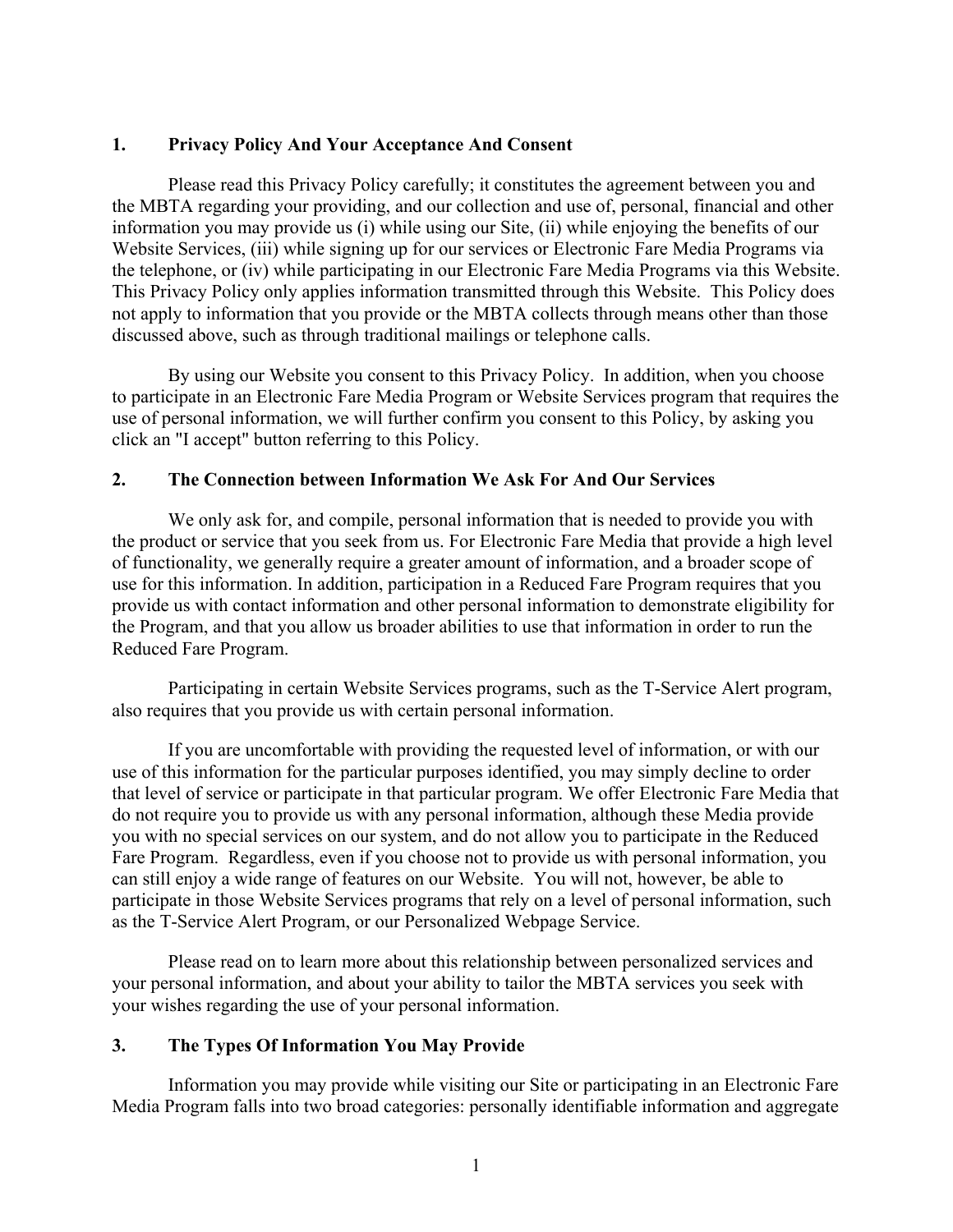information. We use the term "Personally Identifiable Information" to mean any information that could reasonably be used to identify you, including your name, address, email address, birth date, financial information, photograph, telephone number or any combination of information that could be used to identify you. "Aggregate Information" is information that does not identify you, and may include statistical information concerning use of MBTA transportation services, or the pages on our Site that users visit most frequently. Our Privacy Policy governs both categories of information as detailed below.

#### **4. Your Choices Concerning Personally Identifiable Information**

You decide whether you wish to provide us with Personally Identifiable Information. You have the option to buy Electronic Fare Media and elect not to "link" your personal information in our system with the Electronic Fare Media you have purchased. You also decide whether you wish to participate in Website Services that rely on personal information. We have structured our Website so that you may visit us, review a range of information about transportation services including schedules and updates, all without revealing your identity or providing any Personally Identifiable Information. Please note, however, that in order to use certain services offered by the MBTA, such as the Managed Account services for Electronic Fare Media or the Buy Online program, you must register and provide us with Personally Identifiable Information. For example, if you do not wish to provide us with the Personally Identifiable Information needed to offer you Managed Account services, you will not be able to obtain Managed Account services, and will be unable to use account based features such as recurring autoloads, electronic payments, and loss protection.

We collect Personally Identifiable Information through the following means, and use this information for the following purposes, depending on the level of service and/or program(s) you have selected:

### **4.1. Order Forms**

We collect Personally Identifiable Information in connection with the purchase of monthly passes, express bus passes, commuter rail multi-ride passes, visitor passes, and other goods, fare media, and transit services purchased online from this Site or purchased by credit card through other means. For credit or debit card purchases, a customer will be asked to provide contact information (such as name, email address, and shipping address) and financial information (such as credit card number and expiration date). We use a reputable company to verify your credit or debit card information before billing your account. This information is used for billing purposes and to fill orders. If we have trouble processing an order, the information may be used to contact you. We will also share your shipping information with the delivery service you request (UPS, U.S. Postal Service, or other delivery companies you select).

### **4.2. Electronic Fare Media; Managed Accounts**

You need not provide any Personally Identifiable Information in order to purchase Electronic Fare Media. If you choose to make a purchase with a credit or debit card, however, we will ask you to provide the Personally Identifiable information needed for us to process your order, and we will use credit or debit information only for billing purposes and to fill your order.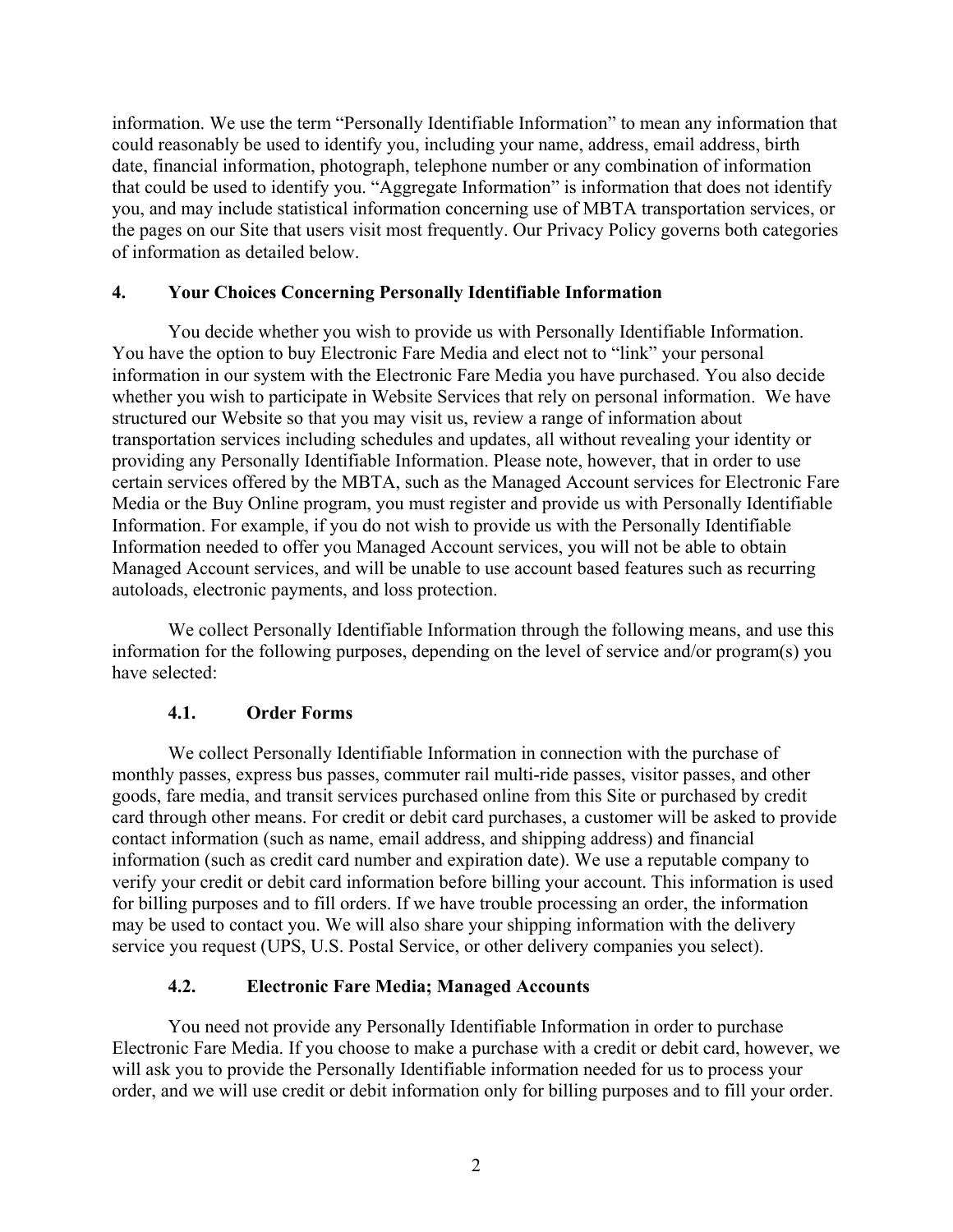In addition, if you choose to register a Smart Card and obtain a Managed Account, with autoload functionality, electronic payment features, loss protection features, and other available features, you will be asked to provide contact information, and possibly financial information, depending on the level of service you select for your Managed Account. We will use the information you provide to register and service your Managed Account.

# **4.3. Corporate Pass Program**

Companies participating in the Corporate Pass Program will not be required to provide the MBTA or its Authorized Vendors with Personally Identifiable Information (such as name and mailing address) for employees who participate in the Corporate Pass Program. Corporate customers will be asked for corporate contact information (such as the name of the account representative and his or her work mailing address) in addition to corporate financial information (such as bank account) in order to establish accounts with the MBTA. Information the corporate customer provides will be used to establish and maintain an account, and to permit the corporate customer to make electronic payments on behalf of its employees. We may also use the information to contact the account representative in charge of making changes and managing the account. If an employer participates in our Corporate Pass Program and chooses to provide Personally Identifiable Information in connection with its employees' Electronic Fare Media, this Information will be treated and protected under this Policy as if the employee submitted the information him or herself, under Section 4.2 above. Please read the MBTA's Terms and Conditions of Use for additional information regarding the Corporate Pass Program.

# **4.4. Reduced Fare Program**

Senior citizens, persons with disabilities, and blind persons participating in the Reduced Fare Program will be asked to provide Personally Identifiable Information in connection with the purchase and registration of Electronic Fare Media, and our determination of eligibility for the Program. In addition, we will electronically store passport size photographs in order to personalize Electronic Fare Media issued under the Reduced Fare Program. We will use this Information to provide the Reduced Fare Program, and ensure compliance with eligibility requirements for the Program.

# **4.5. Location Information**

Each time that a patron uses his or her Electronic Fare Media, the MBTA system collects information about the location of use. Except in the case of a Managed Account, this "location of use" information is not "linked" by our system to a particular user. This location information in the AFC system (except in the case of a Managed Account), therefore, does not personally identify you, and constitutes Aggregate Information governed by Section 9.1 below. In the case of a Managed Account, location information is needed by the system to provide autoloads, in order to manage your account balance, and to provide other services a user has selected for his or her Managed Account. Therefore, for Managed Accounts, location information is by necessity linked to a particular user and a particular Smart Card. We use this "linked" location information only for purposes of providing to you the Managed Account services you have requested from us.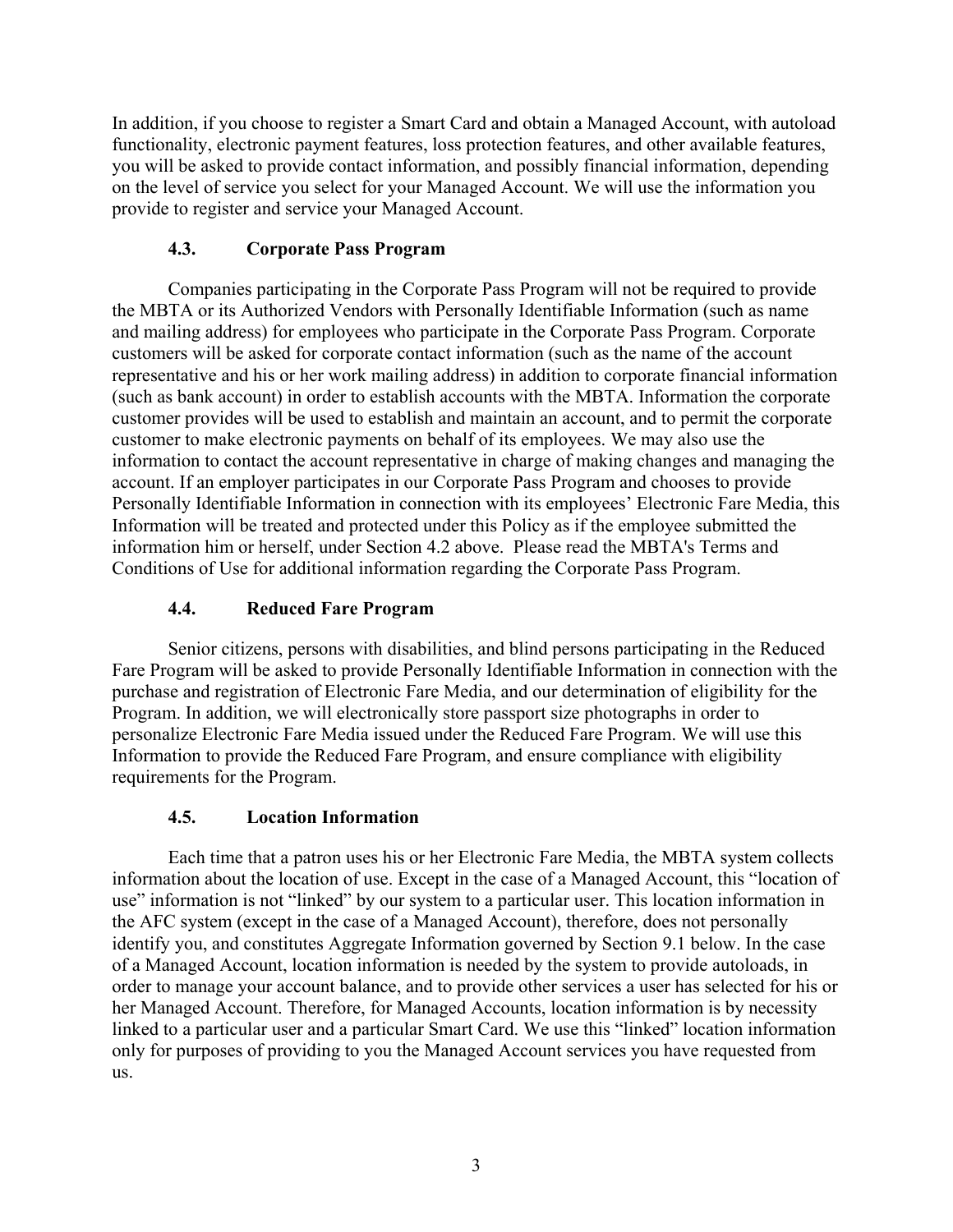#### **4.6. T-Service Alert Program**

Our T-Service Alert Program is designed provide users with useful transit alerts, such as information as to commuter rail train delays. The Program sends these alerts in the form of email messages or text messages to your cellular phone (or other mobile device). If you choose to participate in the T-Service Alert Program, you will be asked to provide Personally Identifiable Information, such as your email address (if you wish to receive alerts in email form), or your cell phone number (if you wish to receive alerts in text message form). We will only use this information to provide you with the T-Service Alert Program services you have requested.

When you select this Program, we also ask you to identify (a) which MBTA transit services you are interested in, and (b) the commuting or other time(s) you are interested in, so that we can tailor the Program to your needs. The number of alerts you receive will depend on the number of transit services you select and the range of commuting times you select. For example, if you are only interested in information about the Commuter Rail from 6a.m. to 9a.m., you would receive fewer messages than if you were interested in information about every subway line at every hour of operation. Because Program participants will be responsible for the cost of receiving text messages on their mobile device, we advise participants to narrow their requests for alerts in text message form. You can cancel your participation in the T-Service Alert Program at anytime, by following directions on the T-Service Alert Program page on our Website.

### **4.7. Cookies**

"Cookies" are small text files that a website can use to recognize repeat users, to facilitate the user's ongoing access to and use of the Site, and to compile aggregate data to improve the Site and related business purposes. Cookies, by themselves, do not collect or retain your name or other Personally Identifiable Information. If a Website Service requires that we link (a) information provided by cookies to (b) your Personally Identifiable Information, we will inform you via this policy, and allow you to choose whether you wish to receive that Website Service.

### **4.8. Personalized Webpage Services**

You can choose to personalize certain MBTA webpages to fit your needs by using our Personalized Webpage Services. A personalized webpage can save you time by allowing you to put the information and features you use most often in one centralized location. If you personalize your webpage, our system collects certain Personally Identifiable Information and compiles this information with your personalized selections to create a "user profile." We then associate this profile with a cookie so that our Website can – via this cookie – "recognize" you and load your personalized webpage every time you visit. Any cookie associated with a user profile will be treated as Personally Identifiable Information and will be protected as detailed in Section 10 below.

You do not need to personalize your webpage to have access to our Website, and you are free to accept or decline to receive our Personalized Webpage Services.

### **4.9. Trip-Planning Services**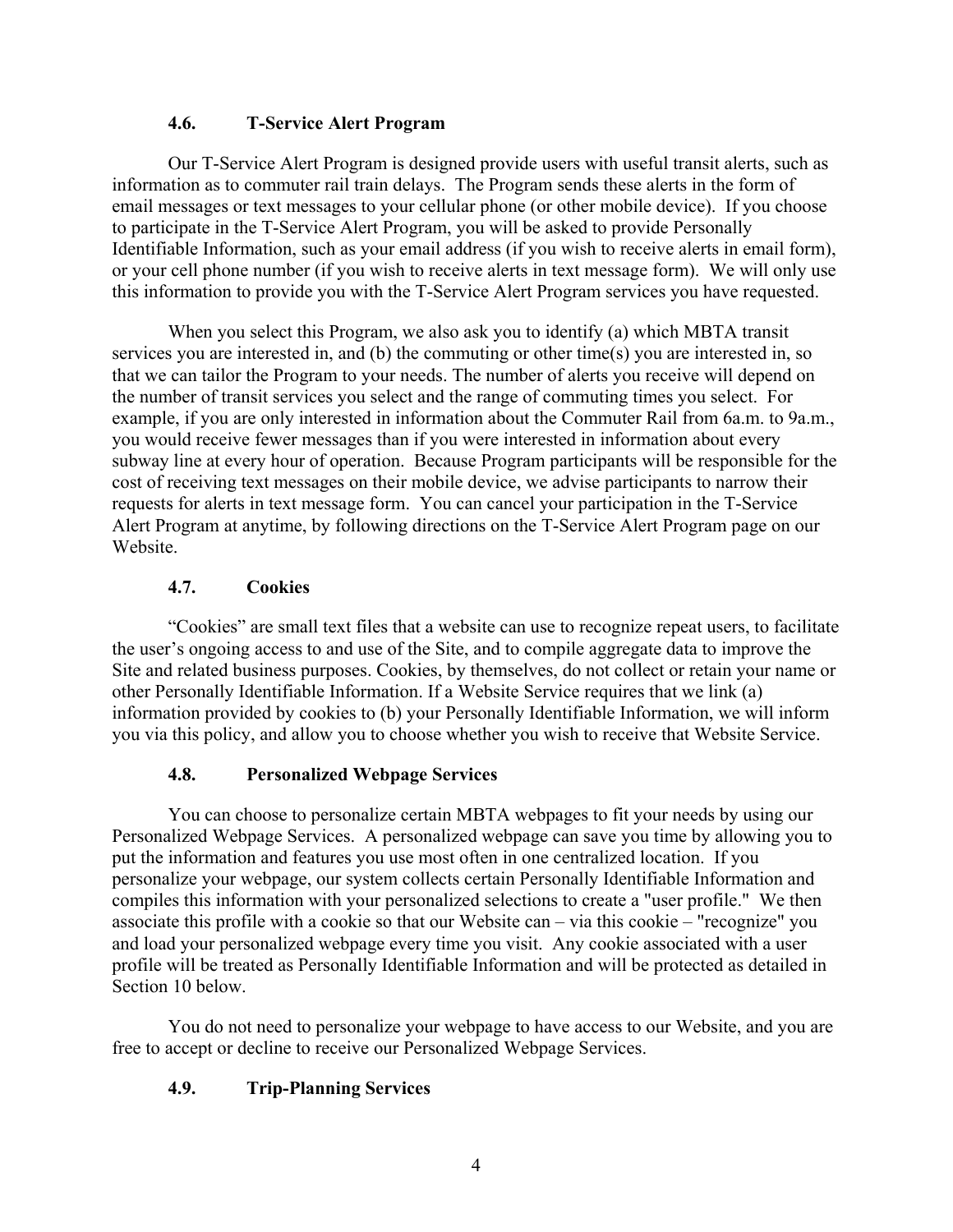You may also choose to employ our various Trip-Planning Services. These Services are designed to provide you, upon your request, with maps, directions, and other travel information. For example, when you click on a station in the subway map page, a street map will overlay the subway map, and allow you to see where the station exits on the street level. In addition, you may choose to provide a street address if you wish to obtain directions from the station exit to your final destination. Our Website may also give you the option of learning about points of interest close to your destination, such as Freedom Trail stopping points, restaurants, hotels, or banks. It is not necessary for us to ask for Personally Identifiable Information to provide you with these Trip-Planning Services, and we accordingly do not request this information. If the destination information, or other information you provide in order to receive Trip-Planning Services were to be linked with Personally Identifiable Information, such as, for example, if you have decided to obtain Personalized Webpage Services, we will treat the Trip-Planning information as Personally Identifiable Information, protected as detailed in Section 10 below.

#### **4.10. Search-Term Recall**

You have the ability to use our Trip-Planning Services to obtain directions, and to perform a range of searches on our Site. The Search-Term Recall feature is designed to allow you to re-run your searches with minimal effort. The feature accomplishes this result by saving your most recent searches, and presenting the terms to you as you enter your current search. In order to "remember" the searches you have run, the Search-Term Recall feature links (a) the searches run from a particular computer, with (b) the cookie resident on that computer. We do not associate search terms, or information used by this Search-Term Recall feature, with any Personally Identifiable Information. If your cookie (and thus your search terms) were to be linked with Personally Identifiable Information, such as, for example, if you have decided to obtain Personalized Webpage Services, we will treat this information as Personally Identifiable Information, protected as detailed in Section 10 below.

#### **4.11. Downloads**

You have the ability to download certain information from our Site, and store this information on a personal computer, or a mobile device, such as an Apple iPod. In order to provide you with the requested download, we ask for Personally Identifiable Information, such as your email address. We use this information only for purposes of providing you with the download you have requested. Please read the MBTA's Terms and Conditions of Use for additional information regarding downloads.

### **4.12. Email Address and Other Communications**

If you send us an email or letter with questions or comments, or if you provide your contact information when ordering MBTA goods or services, including the T-Service Alert Program, the MBTA may use your email address and other personal information included in your correspondence in order to respond to you. If you provide us with your email address in order to receive notifications, such as information concerning your Electronic Fare Media account, the MBTA will only use your email address to send you the type of information for which you provided your email address, unless you "opt in" and affirmatively agree to receive additional email notifications from time to time. If you provide your phone number in order to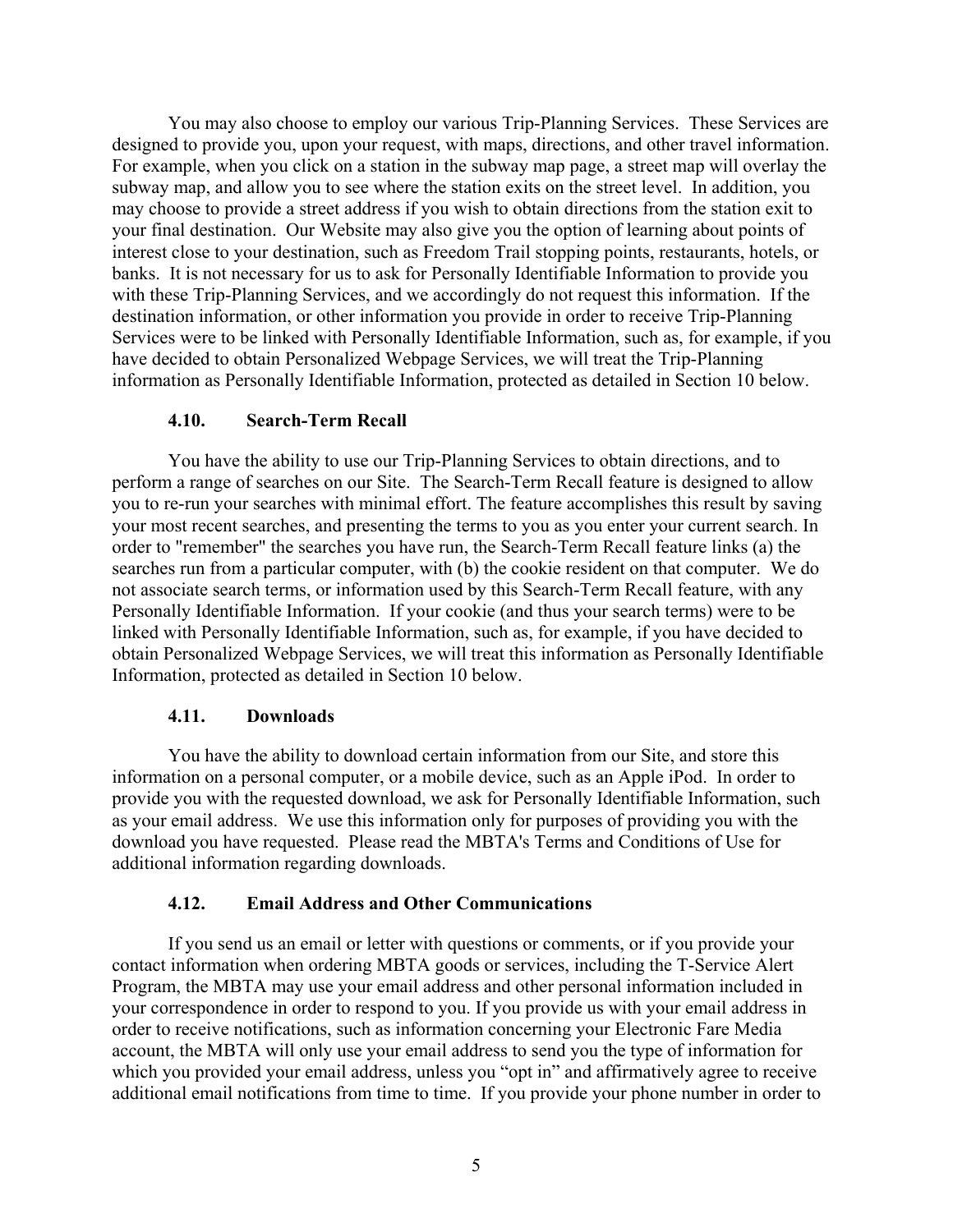participate in the T-Service Alert Program, we will only use your phone number to send you the type of information for which you provided your phone number. Please read section 17.7 of this Policy for more information regarding the T-Service Alert Program.

#### **4.13. Surveys**

From time to time the MBTA may conduct online and other surveys that customers may complete on a voluntary basis. Information collected through the surveys will only be used for the purpose of marketing or planning MBTA services unless you expressly agree otherwise.

## **4.14. Employment Related Information**

If you are interested in employment opportunities with the MBTA, you can apply online and submit your resume, past work experience, and other Personally Identifiable Information. This information will be used only by MBTA employees in charge of evaluating an applicant's qualifications for a position with the MBTA. In addition, we may use this information to contact you to discuss employment opportunities and to send you written or electronic communications regarding employment opportunities at the MBTA.

### **5. No Unrelated Third Party Is Given Access To Your Personally Identifiable Information**

We do not share with unrelated third parties any Personally Identifiable Information that you provide to us. By "unrelated third parties" we mean anyone who is not involved in providing AFC services, running this Site, or fulfilling requests you make concerning this Site or the AFC System. Personally Identifiable Information that we collect will be disclosed only to MBTA employees, officials or service providers on a "need to know" basis for purposes of fulfilling their responsibilities to the MBTA. They will only use the information to answer your questions, respond to any requests for assistance, and fulfill the MBTA's operational and legal obligations. Where appropriate, we may provide the information submitted by you to the person or company that is the subject of your inquiry, or to a government agency responsible for the matters referred to in your communication. In cases where we disclose your Personally Identifiable Information to related third parties who work with us to provide you with services, we will require such party to protect your information and abide by this Privacy Policy.

### **6. How To Obtain Access To Information You Have Provided, And How To Remove Your Information From Our Database**

To allow you appropriate control over your Personally Identifiable Information, you can request access to review, change, update, or delete Personally Identifiable Information that you have previously submitted. We will take reasonable steps to verify your identify before granting access to your Personally Identifiable Information. Except as provided in Section 12, only a Data Subject is entitled to access Personally Identifiable Information concerning that Data Subject. You may not make access requests for Aggregate Information or ridership information (if available), and we will not respond to such requests.

### **6.1. Electronic Fare Media**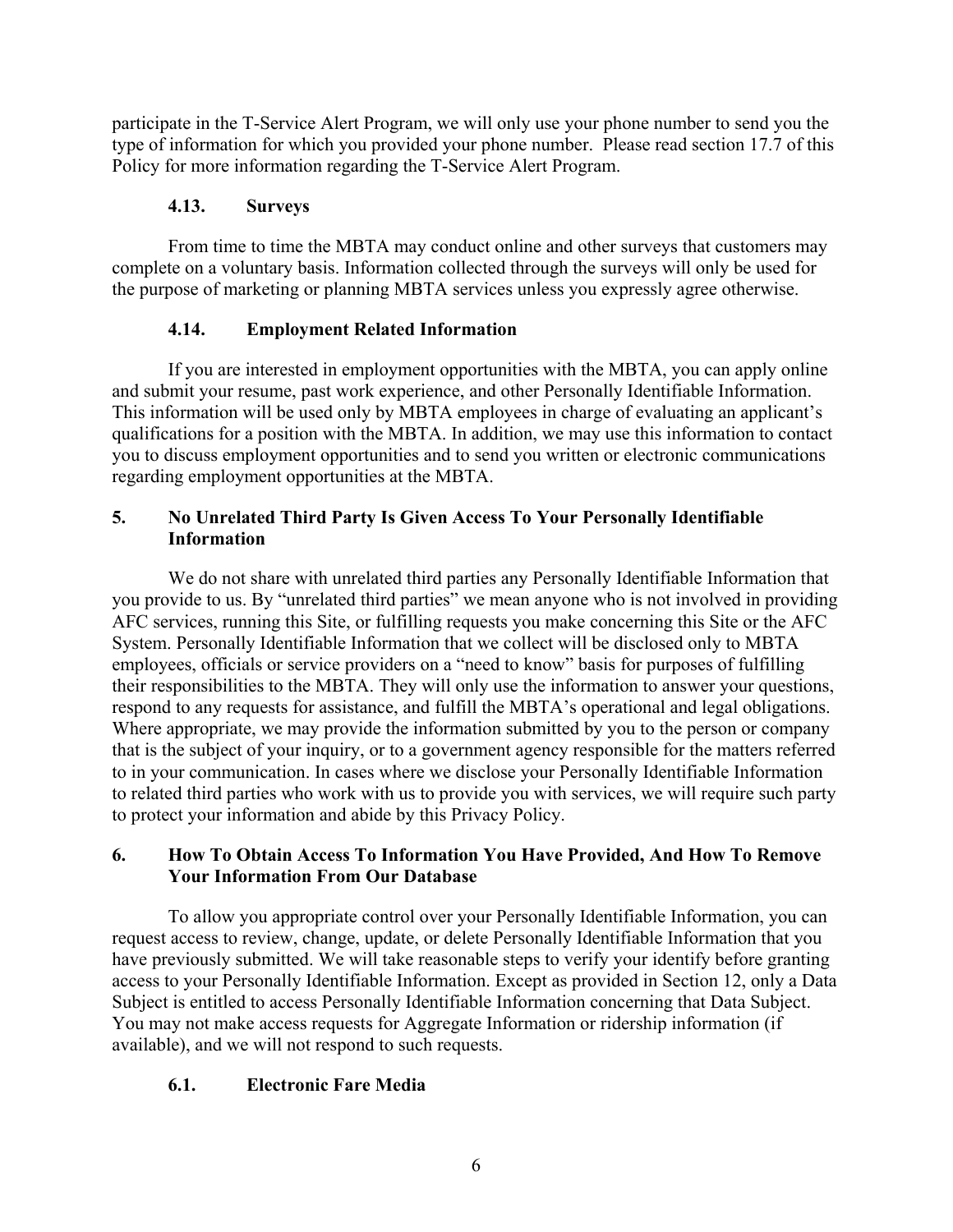You have the option to delete your name and other Personally Identifiable Information from our databases concerning Electronic Fare Media. Please understand, however, that it may be impossible to remove this information completely, due to system backups and records of deletions. In addition, if you request deletion of your Information, you will be unable to utilize associated features of the Website and any services offered through our Electronic Fare Media Programs, such as Managed Account features. The MBTA will fulfill any deletion request within a reasonable time.

### **6.2. Personalized Webpage**

If you have chosen to use our Personalized Webpage Services, you are able to review, change, and update the manner in which you have personalized your Webpage (within the constraints of our system) without having to request permission from us. You may also delete the preferences that you have saved for your Personalized Webpage or your Personalized Webpage Services account. The MBTA will, within a reasonable time, remove from its databases all deleted accounts, subject to the backup and record limitations discussed in Section 6.1 above.

## **6.3. T-Service Alerts**

If you have chosen to subscribe to our T-Service Alert Program, you are able to review, change, and update the transit services about which you have selected to receive alerts. You can cancel your participation in the T-Service Alert Program at anytime, simply by following directions on the T-Service Alert Program page on our Website. The MBTA will delete all accounts, subject to the backup and record limitations discussed in Section 6.1 above, within a reasonable time.

### **7. Opt-In Right Concerning Certain Information, Products and Services**

We will contact you to request permission to send you bulletins, updates, or other communications. You have the ability to decline to receive such information. Please understand, however, that you may not be allowed to decline to receive certain formal notices concerning operation of this Site, notices concerning operations of the Electronic Fare Media Programs, operation of or our Website Services, and legal and other related notices concerning your relationship to this Site and your participation in Electronic Fare Media programs.

You decide, based on the product or service you request, what Personally Identifiable Information to give us. We only ask for the personal information that we need in order to provide you with your requests. If you feel uncomfortable providing the requested information or how the personal information is used (see Section 4 above), you can simply choose not to request that product or service.

### **8. Public Records Requests**

Certain information held by the MBTA may be subject to public records laws. Dissemination of such information is governed by the Public Records Law, the Massachusetts General Laws Chapter 66A (Fair Information Practices Act), Executive Order 412 and other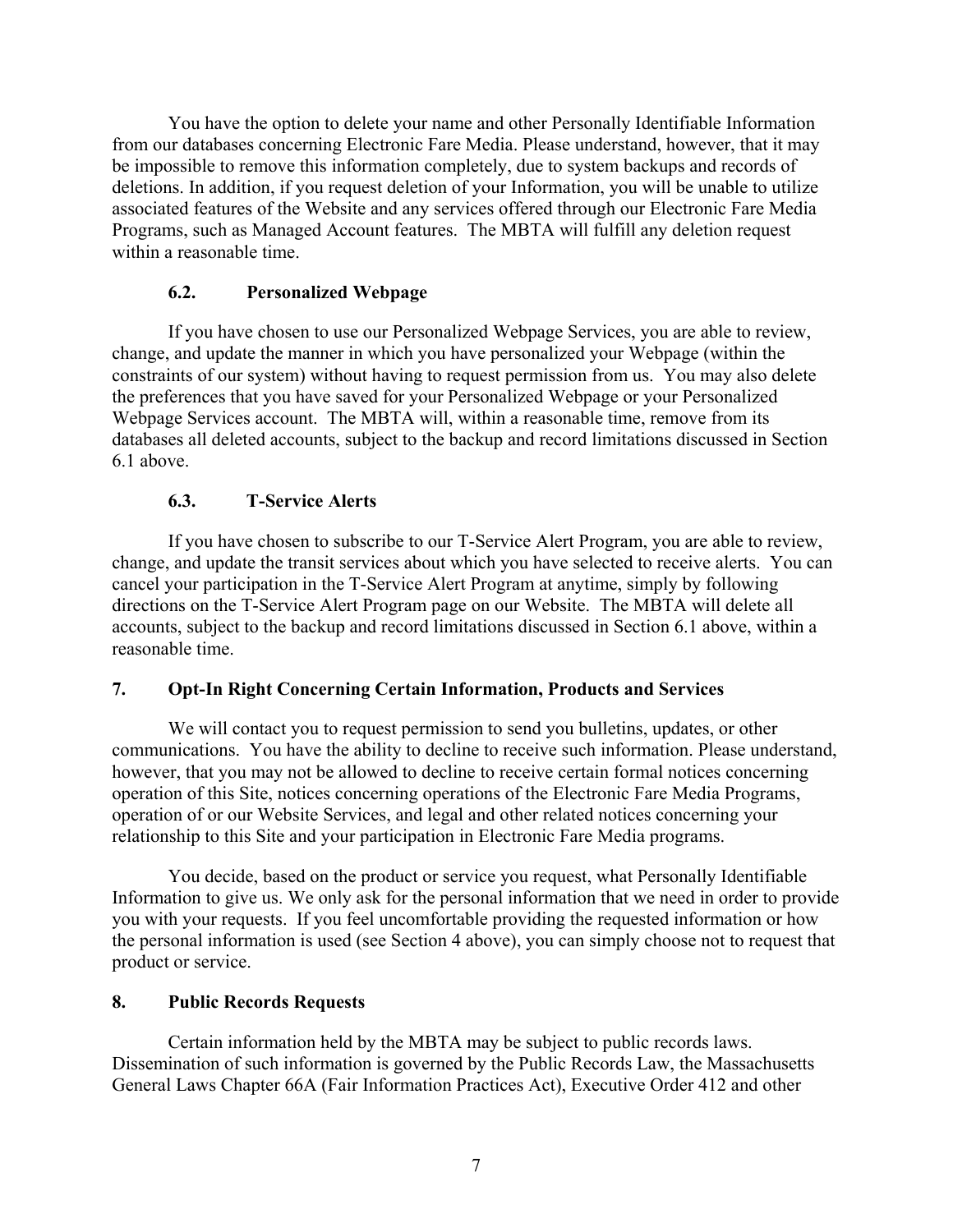applicable laws and regulations. The laws require disclosure of certain information in response to a public records request.

Although these statutes provide a structure for disclosing information held by public entities, Massachusetts General Laws Chapter 4, Section 7, Clause 26, provides that: "materials or data relating to a specifically named individual, the disclosure of which may constitute an unwarranted invasion of personal privacy" are exempt from the definition of "public records." It is our position that your Personally Identifiable Information, including financial and transaction information, is exempt from disclosure by virtue of this statute. Accordingly, we will not disclose your Personally Identifiable Information in response to a public records request, and will only disclose this information to third party requests that meet the conditions of Section 12.

### **9. Information That Does Not Identify You: Aggregate Information**

General information that describes our customers' activities, but that does not identify any particular customer, is Aggregate Information. For example, if Site visitors spend the majority of their time browsing information about "bus schedules," this suggests that bus schedules are important to our customers generally. Similarly, if Kenmore Station after Red Sox games experiences a ten-fold increase in ridership, this information suggests that we should plan to increase the number of cars that service Kenmore Station during these time frames.

These examples concern information that does not identify a particular user, but that does provide potentially useful data concerning our customers' preferences and the efficacy and interest of our Site's and Electronic Media Program's features. The MBTA uses Aggregate Information to analyze the effectiveness of our Site and our Electronic Fare Media programs, and to improve our services. From time to time, we may undertake or commission statistical and other summary analyses of the general behavior and characteristics of customers participating in any of the Electronic Fare Media Programs and the characteristics of visitors to our Site, and may share Aggregate Information with third parties. Rest assured, though, that Aggregate Information provided to third parties will not allow anyone to identify you, or determine anything personal about you. We collect Aggregate Information through the following means:

### **9.1. Ridership Information**

Our AFC system collects Aggregate Information through the use of Electronic Fare Media. "Ridership Information" such as the travel patterns of our customers, the number of people using certain MBTA locations, peak travel times, and T-Service Alert requests will be collected to analyze and improve the operations of Electronic Fare Media Programs and applicable MBTA services. Ridership Information will not include your name or other Personally Identifiable Information. If Ridership Information is combined or linked with any Personally Identifiable Information, the combined information will be treated as Personally Identifiable Information and will be protected as detailed in Section 10 below.

# **9.2. Cookies**

We may collect Aggregate Information about your use of our Site through cookies and similar Internet technologies. We do not use cookies to collect or retain your name or other Personally Identifiable Information without first informing you, as set out in this Policy. If we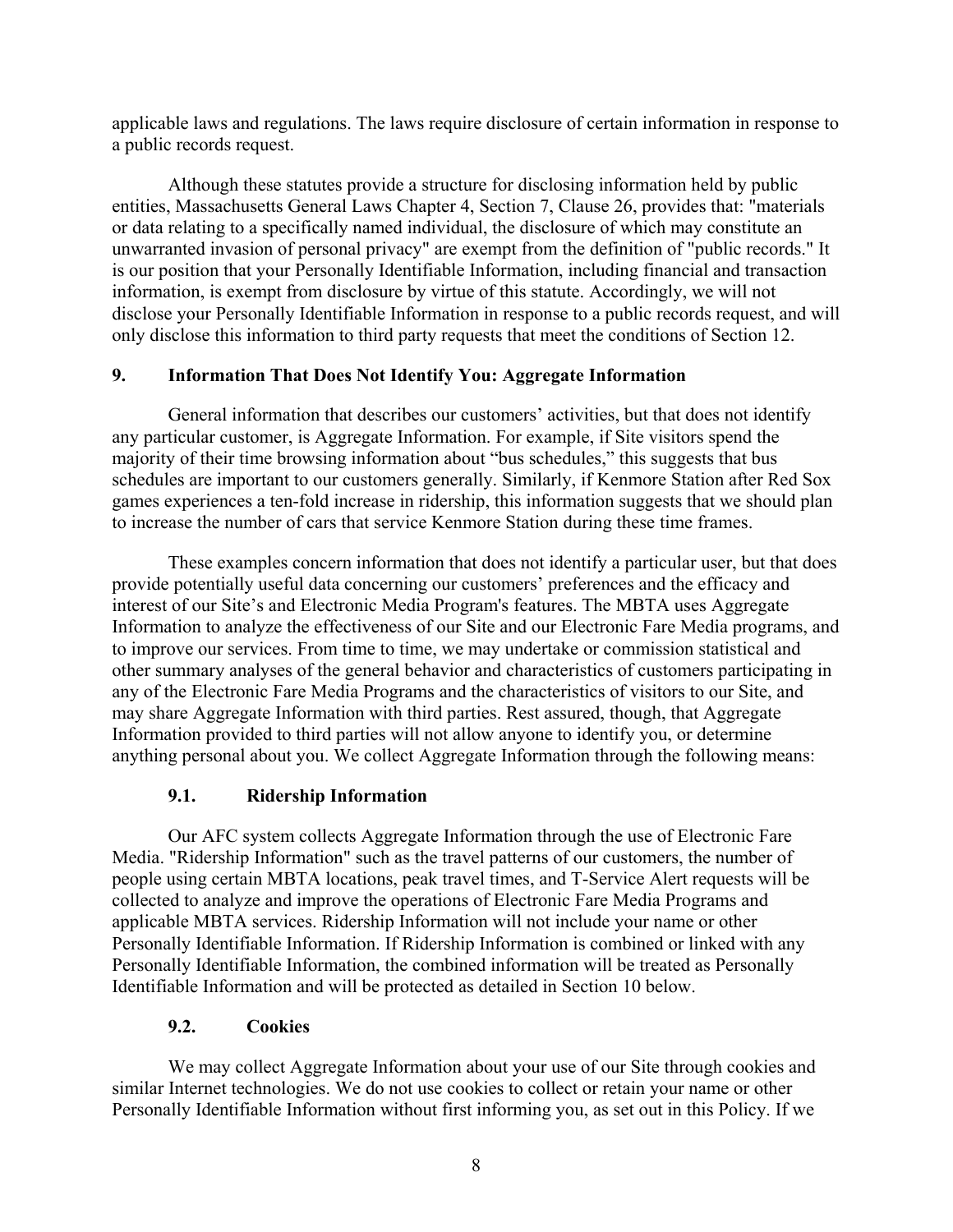link a cookie with your Personally Identifiable Information to create a user profile in order, for example, to provide you with Website Services like our personalized Webpage Service, we will treat the information as Personally Identifiable Information as provided in Section 10 below. In addition, no third parties are permitted to use cookies we may create at our Site for their own purposes.

You may choose not to allow us to collect Aggregate Information in this manner. If you wish, you can set your Internet browser software to reject cookies by following the instructions for disabling cookies in the "Help" section of your browser. Because cookies are necessary to provide certain functionality for our Website Services, if you disable your browser's cookies feature, certain elements of our Site may be unavailable to you.

## **9.3. Fraud Detection**

To allow us to detect fraud and system errors, we may compare Ridership Information to Electronic Fare Media information. If, for example, the system shows that anonymous Smart Card no. 1234 was used to enter the Braintree stop, and anonymous Smart Card no. 1234 was also used simultaneously to enter the Wonderland stop, we can assume either (i) that there is a system malfunction, or (ii) that fraudulent activity has taken place. If in the course of inspecting for fraudulent activity or system errors, Ridership Information is combined or linked with any Personally Identifiable Information, the combined information will be treated as Personally Identifiable Information and will be protected as detailed in Section 10 below.

## **9.4. IP Addresses**

An Internet Protocol (IP) address is associated with your computer's connection to the Internet. We use your computer's IP address to maintain contact with you as you navigate through our Site. We may also use your computer's IP address to provide you with personalized content. Your computer's IP address by itself does not identify you personally and thus we treat IP addresses, as Aggregate Information. If your IP address is combined with any Personally Identifiable Information, the combined information will be treated as Personally Identifiable Information and will be protected as outlined in Section 10, below.

### **9.5. Clickstream Data**

"Clickstream data" is information concerning the sequence of mouse clicks made by a website user, or the pages viewed by users, or the amount of time users spend on a certain page, and other, similar information. Clickstream data can be thought of as a "trail" that users make while navigating through a website. Clickstream data does not identify you personally. We may collect clickstream data and, if we do so, we treat such data as Aggregate Information. If clickstream data is combined with any Personally Identifiable Information, the combined information will be treated as Personally Identifiable Information and will be protected as outlined in Section 10, below.

## **10. Any Information Linked With Your Personally Identifiable Information Is Protected As "Personally Identifiable Information"**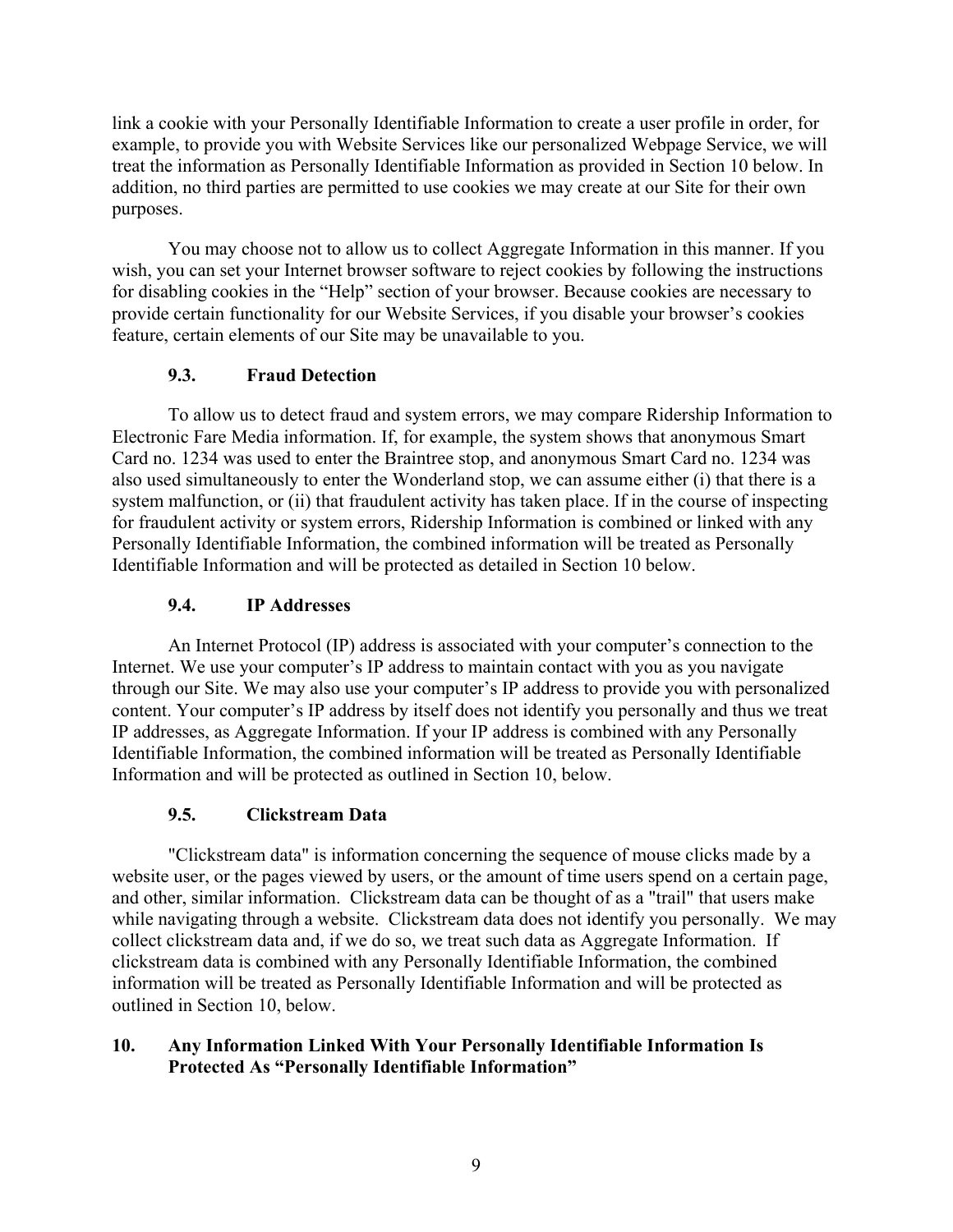To enable us to better understand the characteristics of our customers and/or to provide services tailored to your needs, we may link (a) the Personally Identifiable Information you have provided; with (b) Aggregate Information. Linking is necessary, for example, for Managed Accounts, in order to ensure that transactions you complete using the MBTA system are credited to your personal account, and for certain Website Services, as outlined in Section 4 above.

If we combine or link any Aggregate Information or other information with your Personally Identifiable Information, the resulting combination will be treated and protected as Personally Identifiable Information under this Privacy Policy. Accordingly, no unrelated third parties will have access to this information, and any of our service providers who are granted access to this information will be bound to protect it in accordance with this Privacy Policy.

#### **11. How We Safeguard Information We Collect**

We have put in place security systems designed to prevent unauthorized disclosure of information you provide to us and to deter and prevent hackers and others from accessing this information. For example, we have taken steps to safeguard the integrity of our telecommunications and computing infrastructure, including but not limited to authentication, monitoring, auditing, and encryption. In addition, customer orders are processed through a secure server using advanced forms of encryption software. This means that all of your Personally Identifiable Information provided online, including your financial information, will be encrypted during transmission to maximize security protection.

Because this Site does not encrypt incoming email, you should not send emails containing information that you consider highly sensitive through this Website. We use standard security measures to minimize the threat that your Personally Identifiable Information will be lost, misused, altered, or unintentionally destroyed. We also use software programs to monitor network traffic to identify unauthorized attempts to upload or change information, or otherwise cause damage.

This information should not be construed in any way as giving business, legal, or other advice, or warranting as fail proof, the security of information provided by or submitted to the MBTA Site and of information submitted through customer participation in the Electronic Fare Media Programs or our Website Services. Due to the nature of Internet communications and evolving technologies, we cannot provide, and disclaim, assurance that the information you provide to us will remain free from loss, misuse, or alteration by third parties, who, despite our efforts, obtain unauthorized access.

If we detect, despite the safeguards set out in this Section, an intrusion or other unauthorized access to or use of Personally Identifiable Information (an "Intrusion"), we will notify effected Data Subjects of the Intrusion, and will (i) deliver this notice by the means we deem most efficient under the circumstances (such as, for example, first class mail or email), or by other means as required by applicable law; (ii) use contact information for each effected Data Subject that is current in our files; and (iii) use commercially reasonable efforts to accomplish these steps and effect this notice in a timely manner.

#### **12. Exceptions**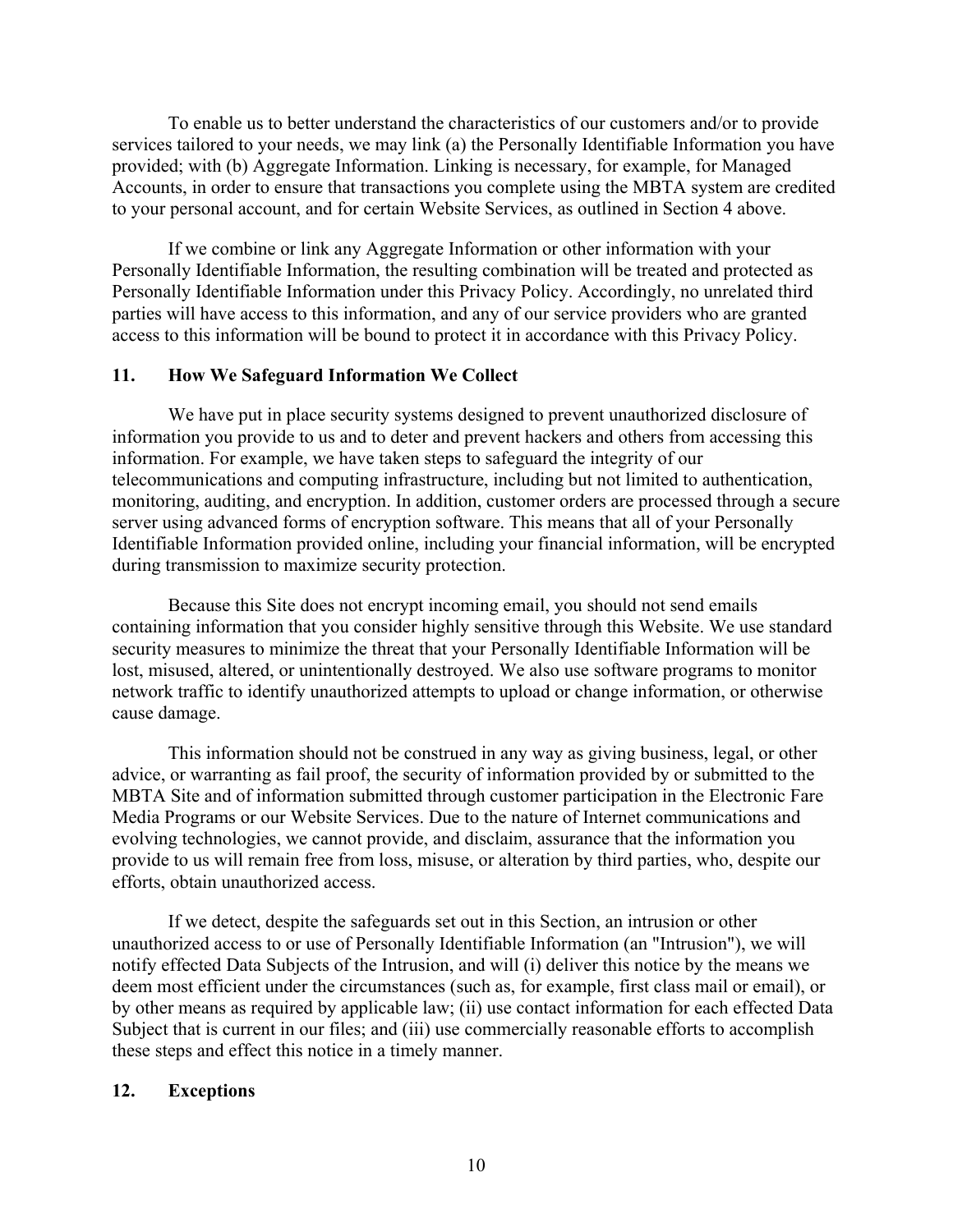There are two exceptions to our Privacy Policy. (1) We may release or use Personally Identifiable Information in connection with (a) legal proceedings (such as false reimbursement claims made by MBTA patrons), or contemplated legal proceedings, that directly relate to such information; or (b) in response to a subpoena or court order specifically requesting such information; and (2) in cases involving threat of imminent harm to you or others, we may release such information to prevent or mitigate the threat. In any such case, we will seek to limit the scope of the disclosure and restrict such disclosures only to appropriate authorities, and will disclose only such Personally Identifiable Information as is reasonably required to fulfill the purpose of the disclosure. In addition, unless instructed otherwise by a court or other authority with appropriate jurisdiction, we will undertake reasonable efforts (i) to notify you of such a disclosure or request for disclosure, and (ii) to provide you with this notice as far in advance of the disclosure as is reasonably practicable.

Persons who receive information in proper accordance with the procedures set out in this Section ("**Proper Recipients**") may be able to combine (i) information they properly obtain from us under this Section with (ii) other information they independently possess concerning you. As long as we comply with the procedures set out in this Section concerning the release of information, we will not be responsible for Proper Recipients' later use of this information.

### **13. Retention Period**

We retain records from our Electronic Fare Media Programs on both our active database systems and our archive systems. These records contain Personally Identifiable Information and Aggregate Information. We retain on our active systems Electronic Fare Media Program records that contain Personally Identifiable Information for not more than fourteen (14) months. At that point, we archive such records, and retain the archived records for the retention period required by applicable Public Records Laws of the Commonwealth. Our backup systems do not materially change the retention period of Electronic Fare Media Program records that contain Personally Identifiable Information. We retain Aggregate Information indefinitely.

### **14. Compliance**

The MBTA will appoint a Privacy and Security Administrator (the "**Administrator**") to be responsible for administering and ensuring compliance with this Privacy Policy. He or she shall (i) ensure timely response requests for access to records, (ii) provide notice (where allowed) when records are obtained pursuant to compulsory legal process under Section 12; and (iii) be responsible for the implementation of this Policy in each MBTA office/department.

### **15. Scope Of Policy**

This Privacy Policy governs our information practices with respect to (i) information that Site visitors directly or indirectly provide while using our Website and (ii) information collected from customers that choose to participate in our Electronic Fare Media Programs. This Policy does not apply to the MBTA's information practices applicable to other relationships or other programs.

### **16. Definitions**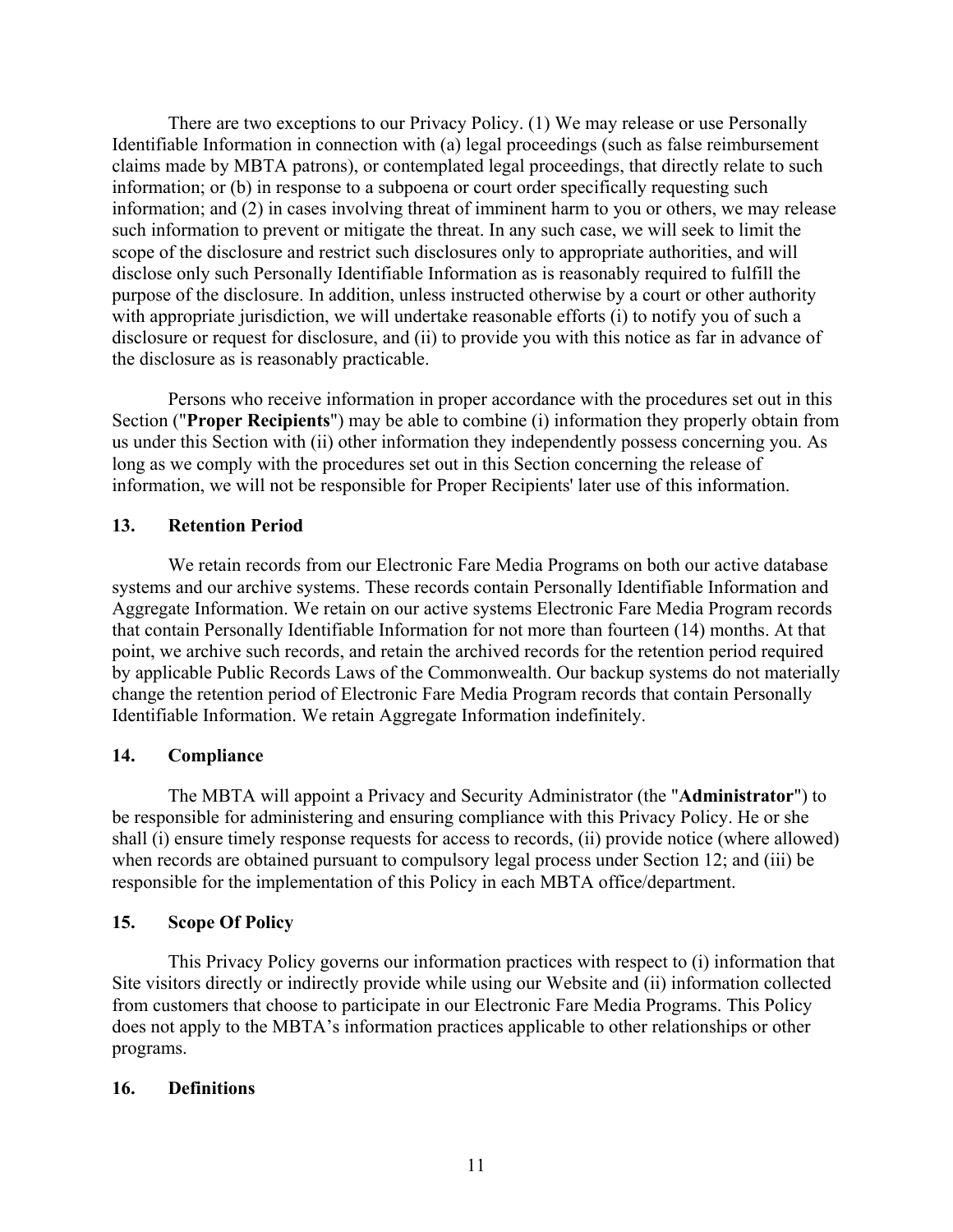- **16.1. "Aggregate Information"** is defined in section 3 of this Policy.
- **16.2.** "**Authorized Vendor**" are vendors working with the MBTA in order to help facilitate your use of the Corporate Pass Program.
- **16.3.** "**Autoload**" or "**autoload**" is a program whereby the MBTA (i) automatically charges your credit or debit card at your request and (ii) loads those funds to your Electronic Fare Media.
- **16.4.** "**Automated Fare Collection**" or "**AFC**" means the platform of systems, equipment (fare vending machines, fareboxes, fare gates), back office hardware, and software for the MBTA's fare collection activities. This system includes Electronic Fare media, electronic ticketing, electronic fare collection, and customer service activities.
- **16.5.** "**Data Subject**" means the individual identified by the Personally Identifiable Information at issue.
- **16.6.** "**Electronic Fare Media**" means a Smart Card or magnetic stripe ticket designed to be used by Customers to obtain MBTA transportation services.
- **16.7.** "**Managed Account**" means an account for Electronic Fare Media that includes advanced service features such as recurring autoloads, electronic payments, and loss protection.
- **16.8.** "**Electronic Fare Media Programs**" mean MBTA administered programs dealing with customer purchase, registration, or use of Electronic Fare Media.
- **16.9.** "**Personally Identifiable Information**" is defined in Section 3 of this Policy.
- **16.10.** "**Personalized Webpage Service**" or "**Personalized Webpage**" is defined in Section 4.8 of this Policy.
- **16.11.** "**Reduced Fare Programs**" shall mean Electronic Fare Media Programs at reduced rates provided to senior citizens, persons with disabilities, and blind persons.
- **16.12.** "**Registered User**" means an individual or entity that has registered a Smart Card with the MBTA.
- **16.13.** "**Ridership Information**" is defined in Section 9.1 of this Policy.
- **16.14.** "**Search-Term Recall**" means the feature on our Website that retains in memory the most recent terms you used in conducting searches of our site. This Search-Term Recall feature relies on cookies, as further described in Section 4.10 of this Policy.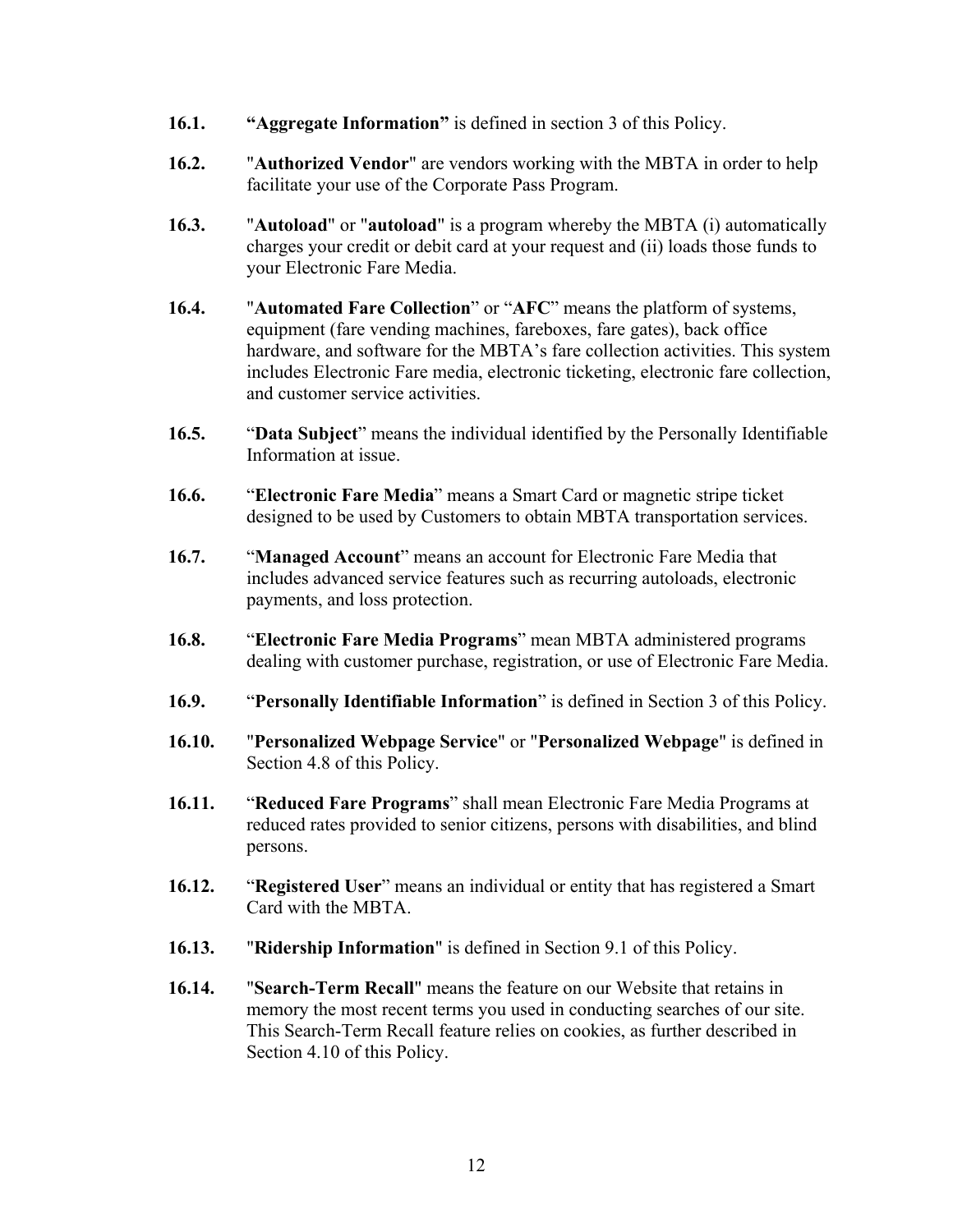- **16.15.** "**Smart Card**" means the magnetic stripe ticket used to identify users of the MBTA and to provide them with certain services that we offer.
- **16.16.** "**T-Service Alert Program**" is defined in Section 4.5 of this Policy.
- **16.17.** "**Trip-Planning Services**" means services that assist you in obtaining directions, locating maps, and obtaining other information to help you in locating your destination.
- **16.18. "You"** and "**your"** refer to any person (i) who accesses this Site, (ii) who participates in an Electronic Fare Media Program or Website Services program, and (ii) whose Personally Identifiable Information is provided to the MBTA.
- **16.19.** "**We**," "**us**," and "**our**" mean the MBTA.
- **16.20.** "**Website Services**" means the informational, educational, travel-related, or other services that we offer through our Website. The term "Website Services" includes our T-Service Alert Program, our Personalized Webpage Service, and our Trip-Planning Services.

#### **17. Additional General Provisions**

#### **17.1. Privacy Protection for Children**

Our Site is not directed at children, and we will not accept or request personal information from individuals we know to be under 13. In accordance with the Children's Online Privacy Protection Act of 1998, if we learn that a child under 13 has provided us with Personally Identifiable Information, we will delete this information from our databases.

### **17.2. Changes to Policy**

We will post changes to this Policy at least 10 days before they take effect. Any information we collect under the current Privacy Policy will remain subject to the terms of this Policy. After any changes take effect, all new information we collect, if any, will be subject to the new Policy.

### **17.3. Disclaimer Notice**

The Massachusetts Bay Transportation Authority (MBTA) makes no claims, promises or guarantees about the accuracy, currency, completeness, or adequacy of the contents of this Website and expressly disclaims liability for errors and omissions in its contents. In the event of a conflict between this Privacy Policy and the Public Records Act or other law governing the disclosure of records, the Public Records Act or other applicable law will control. No warranty of any kind, implied, express or statutory, including but not limited to the warranties of noninfringement of third party rights, title, merchantability, fitness for a particular purpose and freedom from computer virus, is given with respect to this Website or its links to other Internet resources. Although we have put in place security systems (as described in this Policy) that are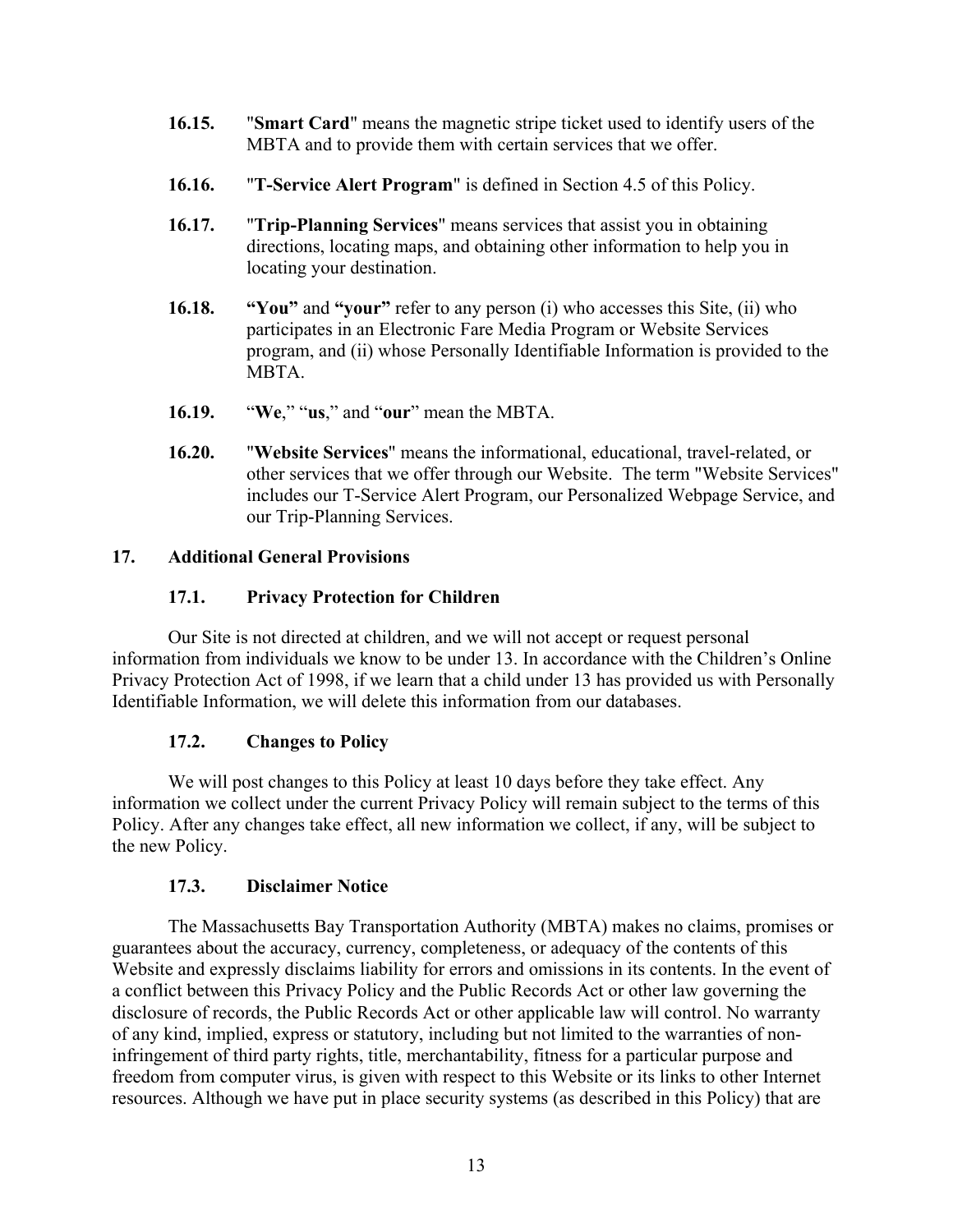designed to prevent unauthorized disclosure of your Personally Identifiable Information, due to the nature of Internet technologies we cannot provide firm assurances as to the security of this information, and expressly disclaim any such obligation.

## **17.4. Site Privileges**

You agree to refrain from activity that imposes an unreasonable burden on the Site, and we reserve the right, in our discretion, to limit the order quantity on any item and/or to refuse service to any customer who violates these provisions.

# **17.5. Choice of Law and Jurisdiction**

This Site is controlled and operated by the MBTA from its location in Boston, Massachusetts. This Policy shall be construed in accordance with the laws of the Commonwealth of Massachusetts, without regard to any conflict of law provisions. Any dispute arising under this Policy shall be resolved exclusively by the state or federal courts sitting in Suffolk County, Massachusetts.

## **17.6. Fees for Disclosed Records**

We reserve the right to impose reasonable charges for responding to access requests under Section 6. Fees for copies of records which are disclosed shall be assessed in accordance with the Federal Department of Transportation regulations regarding the assessment of fees under the Privacy Act (49 CFR §10.75).

# **17.7. Fees for T-Service Alerts**

Each mobile device service provider sets its own prices for receiving text messages. Please be aware that the MBTA is not responsible for any charges that a customer incurs as a result of enrollment in the T-Service Alert Program and that the MBTA cannot predict, with any accuracy, the number of alerts that a customer may receive from the MBTA in connection with the T-Service Alert Program. The MBTA is providing the T-Service Alert Program to benefit its customers and does not have a financial interest in the program.

### **17.8. Links**

Our Site may contain links to other sites. Please be aware that the MBTA is not responsible for the privacy practices of other sites. We encourage our Customers to be aware when they leave our Site and to read the privacy policies of each website that collects Personally Identifiable Information. This Privacy Policy applies solely to information collected by our Site.

### **18. Contact Us**

We welcome your feedback or suggestions, please contact us at privacypolicy@mbta.com

### **19. Complete Agreement.**